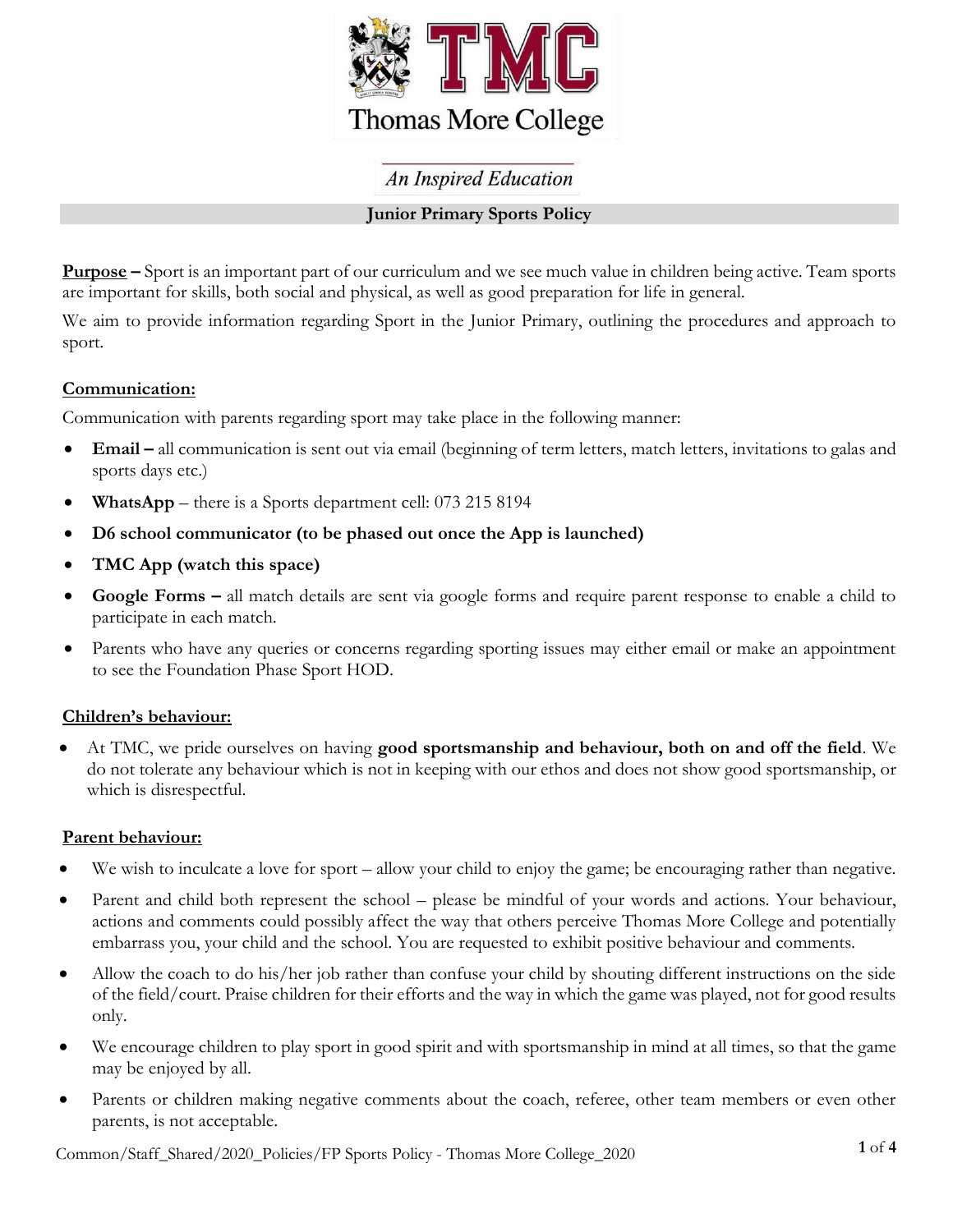- Coach's and referee's decisions are to be respected and not questioned.
- The correct channels of communication should be followed at all times. In the event of a query, the first call is directly to the teacher-in-charge.
- If there is a query involving an "outside" coach, the staff member coaching with the student /outside coach should be approached.
- If you still have concerns after step 1, please contact the FP HOD: Sport and then the FP Headmistress, should you have ongoing concerns.
- After a practice / match, or in a public area, it is not considered appropriate to enter into a discussion with teachers or coaches. Please make contact as explained above.
- Avoid "car park" chatter and rather approach the coach if you have a concern.

## **Dress:**

- Each sporting code for Grades 2 and 3 requires specific match kit that must be worn for matches. Please refer to the A-Z booklet for the various sporting codes, or to the detailed termly letter sent out at the beginning of each term.
- We pride ourselves in looking neat and tidy at all times and in being proud of our uniform. We insist that shirts are tucked in at all times for matches and that socks are pulled up.
- The termly letter also refers to practice kit required. Should your child arrive incorrectly attired or, for example, without a gum-guard/shin-pads, they will not be allowed to take part in all the practice activities.

### **School Extra Mural Timetable:**

- This is sent in advance before the term starts so that you can plan after school activities.
- We cannot guarantee that your child's sport will be on the same day each term as we have external factors such as coach availability as well as venue availability to consider.
- Participation in a school activity takes preference over private activities.

### **Private extra mural timetable:**

 This is sent out at the beginning of the year. Please note that each activity on this timetable is privately run and is for your own account. Contact details for service providers will be on the timetable.

### **Private lessons:**

 All private lessons should be scheduled after 15:00 each day (or well after school sport ends) or on a day that your child does not have a commitment to school sport. This will ensure that there are no clashes with our school Extra-Curricular Programme.

### **Commitment and Participation:**

- Each child is required to participate in one extra mural per term. Once your child has chosen their extra mural activity at the beginning of the term, we expect a commitment for the term.
- It is essential for your child to attend practice in order to be included in matches. Should your child not arrive to play a match, it is impossible for the team to function properly and this may mean that your child's future match selection could be jeopardised.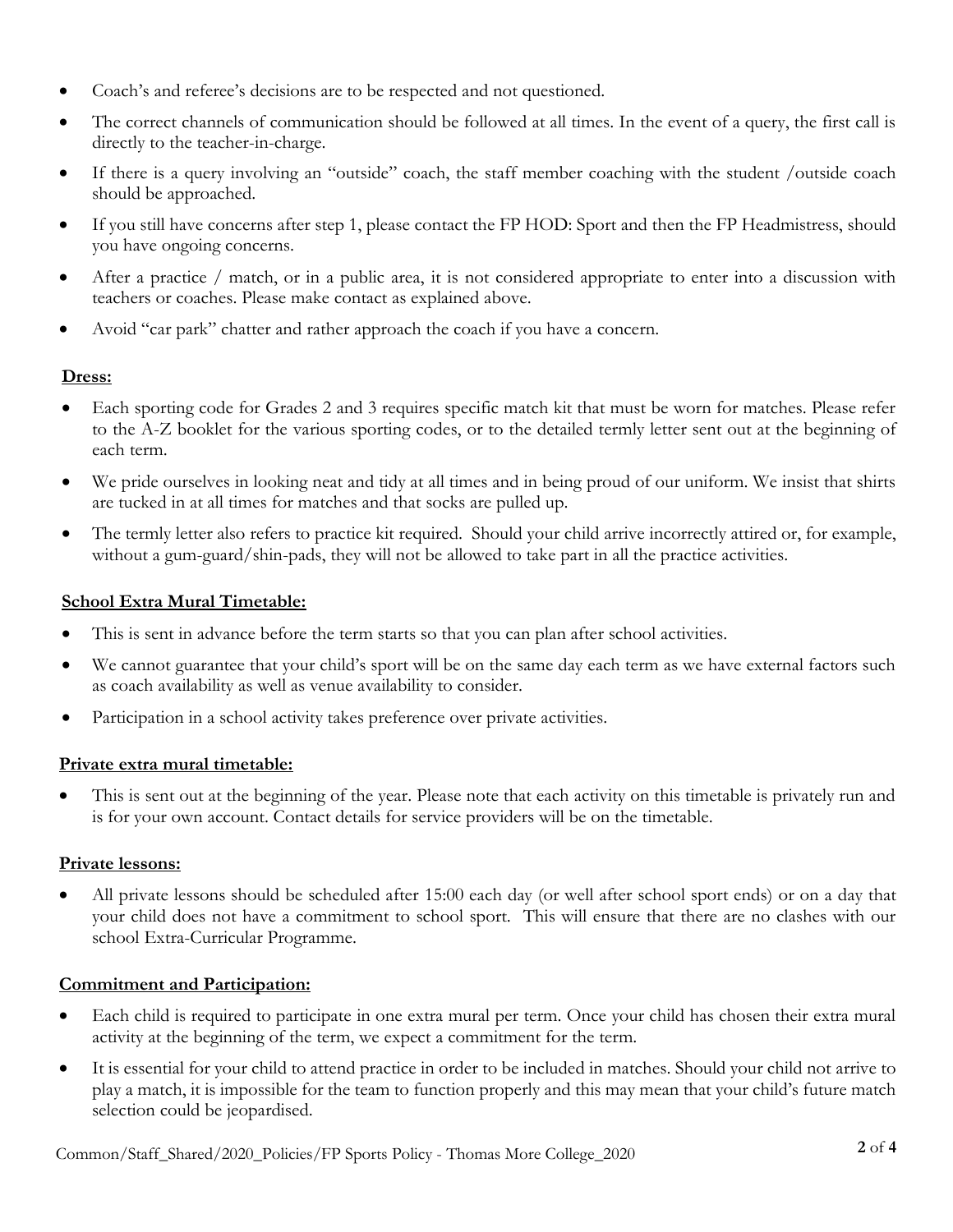### **Matches:**

- Grade 1s focus on skills during practices in preparation for matches at a later stage.
- There are no weekly matches against other schools for Grade 1s. Internal matches will be facilitated when we feel the children are ready. This philosophy applies to all Upper Highway schools.
- Grades 2 and 3 weekly matches take place on a rotation basis in order to give every child an opportunity to play, however, in sports where a specific ability is needed, we do choose children whose skills are well developed as they play matches at a more competitive level. (eg. Weekly Inter-School Galas and U9A hardball cricket).
- In order for a child to participate in matches, he/she must attend practice.
- Parents are required to assist with transport to matches as there is no school transport provided.
- We encourage parents to watch your child's efforts on match days as often as possible.

### **Age Groups:**

- There are no age groups in the Junior Primary. It is however, the general practice for children to fall into the U9 age group when in Grade 3. This means that children should still be 8 years old on 1<sup>st</sup> January of their Grade 3 year, in order to participate in the U9 age group.
- For *Interhouse* sports days and galas all children participate in their own grade.
- For Grades 2 and 3 *Interschool* cricket, soccer, hockey and swimming galas children participate in their own grade.
- Interschool sports that require children to participate in their own age groups are cross country races and rugby matches i.e. if your child is in Grade 3 but U10 on 1<sup>st</sup> January of their Grade 3 year, he/she will have to participate with the U10 age group for cross country races and for rugby matches.

#### **Colours:**

 No Colours or Honours are awarded in the Junior Primary. Should a child excel in a certain sport or activity and this is brought to our attention e.g. Levels in swimming, SA awards in a particular sport, then children may be awarded with a certificate of excellence or be recognised as a Weekly Achiever. Medals or certificates of recognition will be handed out in an informal assembly.

#### **Rainy days:**

- On days when the weather is inclement, parents will be notified of the cancellation of sport by approximately 11:30am so that alternate arrangements can be made for fetching or looking after children. Phone calls and messages to school or the FP HOD: Sport will not be necessary, as you will receive notification via email and WhatsApp.
- Non-sporting activities e.g. craft, dance club, robotics/coding club, board games, choir etc. will continue as normal on rainy days.
- If you cannot collect your child straight after school they will be kept in the coach's classroom until the sports practice is scheduled to end. If children have not been collected by the end of the scheduled practice time, they will be sent to Aftercare.
- Venues for collection, if sport is cancelled, will be communicated via email and WhatsApp.

#### **Coaches:**